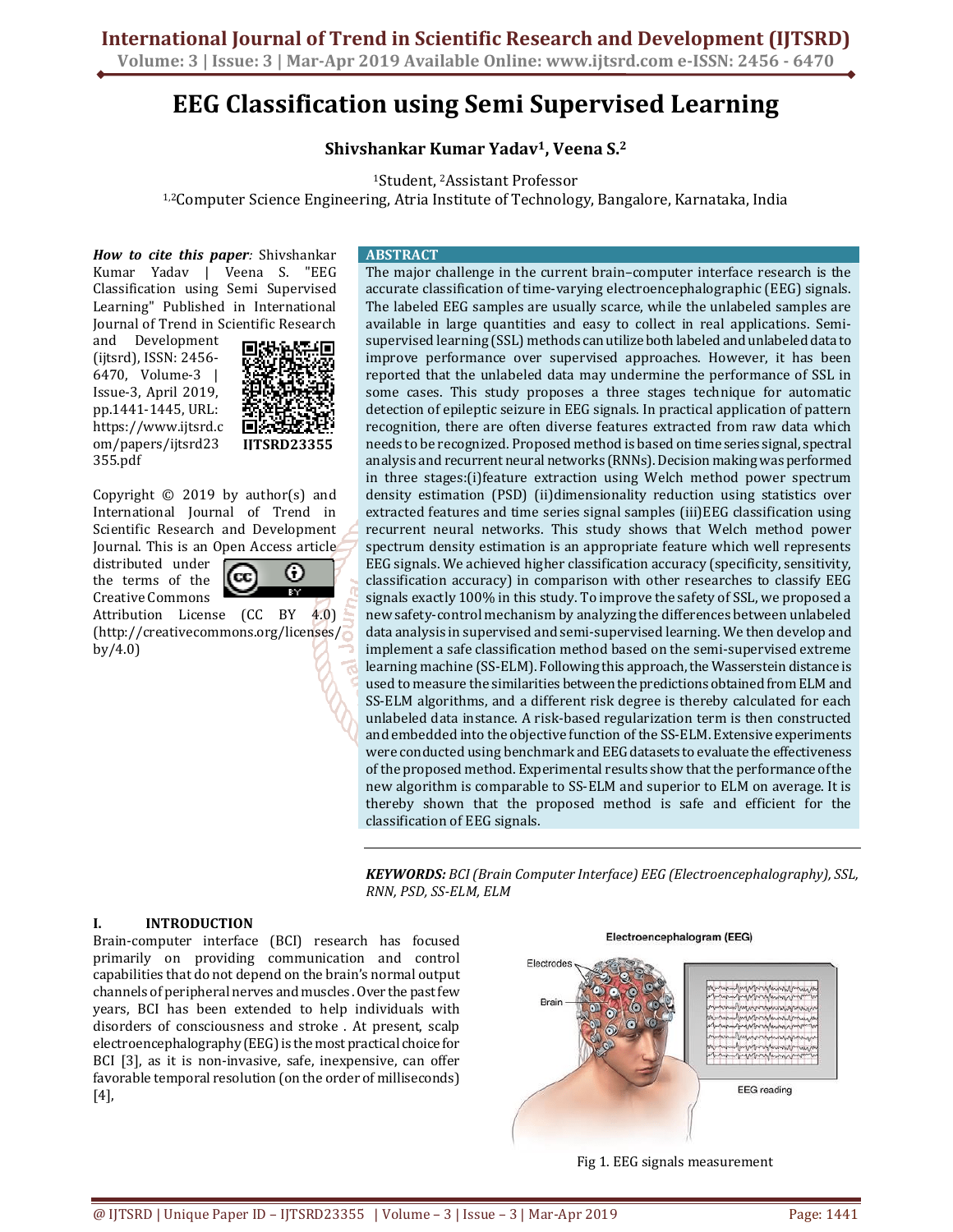#### International Journal of Trend in Scientific Research and Development (IJTSRD) @ www.ijtsrd.com eISSN: 2456-6470

**Researd** 

and functions in most environments. As a crucial component embodied in general EEG-based BCIs, the classification problem of EEG signals is a key focus. Unfortunately, due to the high variability of EEG recordings, the real-time, accurate classification of EEG signals remains a challenging task. To effectively parse the various patterns of EEG signals, a number of different classification algorithms can be employed, including linear discriminant analysis (LDA), neural networks (NN), support vector machine (SVM), nonlinear Bayesian classifiers, nearest neighbor classifiers, and combinations thereof. Recently, a new method, known as the extreme learning machine (ELM), has been proposed by Huang et al. and demonstrated an improved learning speed and with better generalizability than well-known back propagation neural networks and SVMs. As a result, ELMs have been applied to pattern recognition tasks in images, speech, and EEG signals. Unfortunately, labeled EEG samples are scarce, expensive, and time-consuming to obtain (especially when labeling requires manual effort and expertise), while unlabeled EEG data are abundant, but not fully applicable to real clinical applications. Over the past few decades, semi-supervised learning has attracted significant attention and widely applied in speech recognition , object tracking , and face recognition . is the lowest level, which is a basic condition of UAV as long as it can fly. The coordination level provides the appropriate sequence of control and identification algorithm to the execution level, such as [9, 11]. The organization level is a highest level with environment awareness system, mission management etc., for example, [12, 13] introduces an autonomous cargo transportation system with high efficiency. This work presents a fully autonomous UAV research platform for indoor and outdoor search and rescue. of Trend in

### **II. BACKGROUND KNOWLEDGE**

In this section, we introduce two predecessors – ELM and SS-ELM in detail before introducing our risk based Safe-SSELM method, which uses a novel safety control mechanism that measures the risk degree by analyzing the behavior of unlabeled data in the ELM and SS-ELM algorithms.

# **A. BASIC ELM**

Extreme learning machines are feed forward neural networks for classification, regression, clustering, sparse approximation, compression and feature learning with a single layer or multiple layers of hidden nodes, where the parameters of hidden nodes (not just the weights connecting inputs to hidden nodes) need not be tuned. These hidden nodes can be randomly assigned and never updated (i.e. they are random projection but with nonlinear transforms), or can be inherited from their ancestors without being changed. In most cases, the output weights of hidden nodes are usually learned in a single step, which essentially amounts to learning a linear model.

# **B. SEMI-SUPERVISED ELM**

Semi-supervised learning can make full use of little labeled and numerous unlabeled samples to learn a classification model, which has important practical significance. Extreme Learning Machine(ELM) is a new supervised learning method and has better classification performance. Using semisupervised learning to improve ELM and enable it to deal with both labeled and unlabeled samples, that is a very significant study. This paper proposed an algorithm called Semi-Supervised ELM based on Co-Training(SELM), improved the learning speed of co-training and extended

ELM to semi-supervised learning. We train several ELM classifiers using a small number of labeled samples, using those high confidence unlabeled samples together with its mark to optimize the basic classifiers. Loop until meet the stop condition. The experiments show that the algorithm can effectively improve the processing speed and classification accuracy.

## **III. MATERIAL AND METHODS**

 In this study, EEG signals, publicly available data described in was used. The data were processed using Welch method power spectral density estimation and statistical features. Then we used recurrent and MLP neural networks as classifier on these processed data for classification EEG signals to normal and epileptic.

## **A. Data description and selection**

We used the data described in the paper, which is publicly available. Regardless the different recording electrodes used for extra cranial and intracranial EEG registration, all other recording parameters were fixed. Some of the morphological characteristics of the different EEG time series under examination, which are obvious to an expert's eye, will be sketched in the following. EEG time series recorded extra cranially during the relax state of healthy subjects with eyes closed show a predominant physiological rhythm, the socalled alpha rhythm in a frequency range of 8-13 Hz, an activity which is most pronounced at the back of the head. In contrast, broader frequency characteristics are obtained for open eyes. EEG time series are also recorded intra cranially in humans, however only in the framework of a presurgical evaluation of focal epilepsies. In this context implantation of electrodes is carried out to exactly localize the seizure generating area which is termed the epileptogenic zone. During the seizure free interval the EEG recorded from within the epileptogenic zone is often characterized by intermittent occurrences of socalled interictal epileptiform activities. Investigation of these steep, sometimes rhythmic high amplitude patterns in EEG recordings contributes to localization of the epileptogenic zone. Finally, the EEG recorded during epileptic seizure, termed ictal activity, is almost periodic and of high amplitude, resulting from hyper synchronous activity of large assemblies of neurons. The complete data set consists of five sets (denoted A-E) each containing 100 EEG signals of 23.6 s period. After visual each inspection for artifacts, e.g., due to muscle activity or eye movements, we select the signals and cut out them from continuous multichannel EEG recordings. Sets A and B consisted of signals taken from surface EEG recordings that were carried out on five healthy volunteers using standardize electrode placement scheme. Volunteers were relaxed in an awake state with eyes open (A) and eyes closed (B), respectively. Sets C, D, and E originated from the EEG archive of presurgical diagnosis. The EEGs from five patients were selected, all of them had achieved complete seizure control after resection of one of the hippocampal formations, which was therefore correctly diagnosed to be the epileptogenic zone. Signals in set D were recorded from within the epileptogenic zone, and those in set C from the hippocampal formation of the opposite hemisphere of the brain. All EEG signals were recorded with the same 1 28-channel amplifier system, using an average common reference. After 12 bit analog-to-digital conversion, the data were written continuously onto the disk of data acquisition computer system at a sampling rate of 173.61 Hz. Band-pass filter setting were 0.53-40 Hz .In this paper we used two classes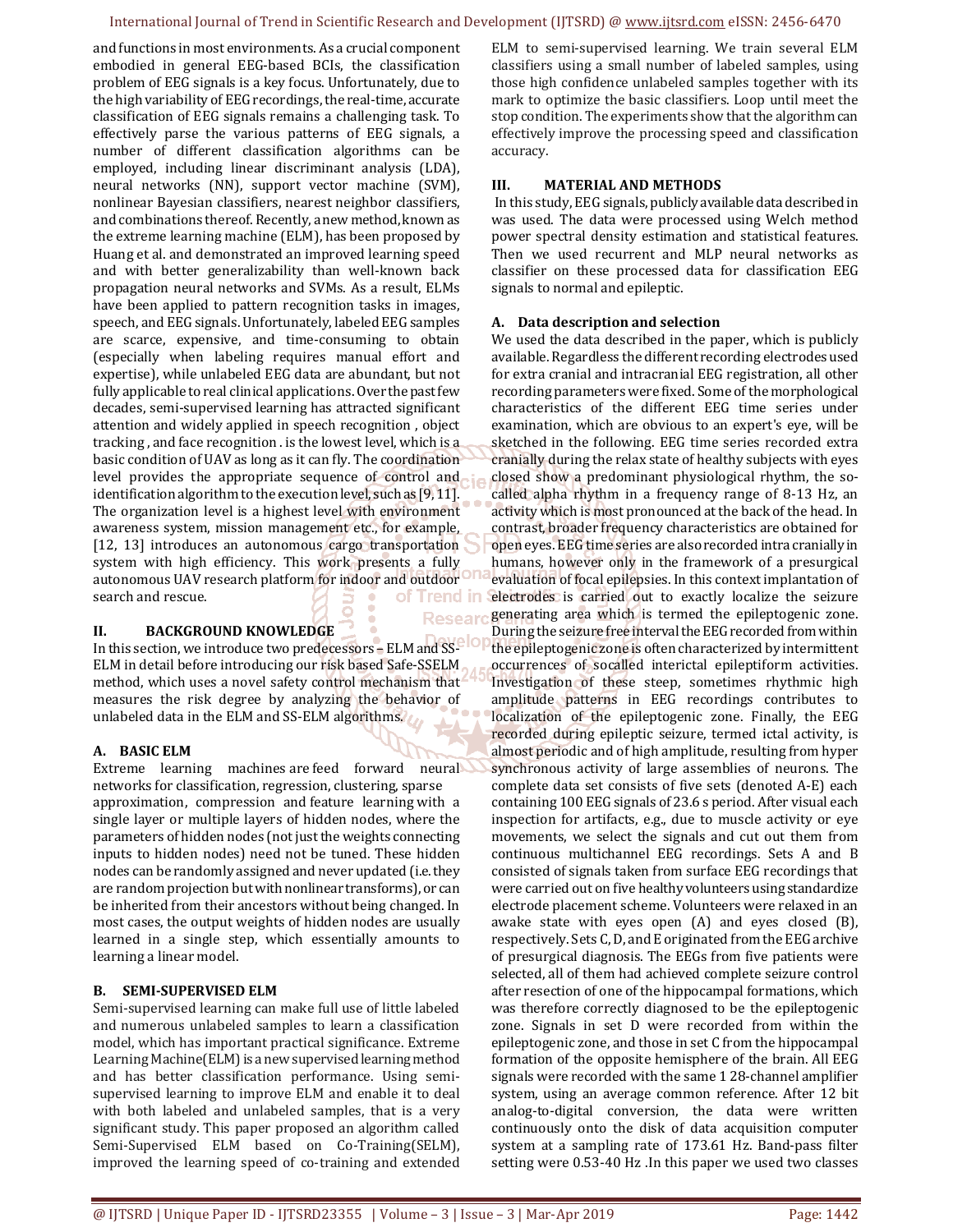data sets, normal and epileptic (set A and E), for EEG signals classification.

### **B. Spectral analysis using Welch method**

The Welch method is a power spectrum density estimator that applies the periodogram. It is based on Bartlett's idea of splitting of the data into segments and finding the average of their priodograms. Difference is that the segments are overlapped, where the overlaps are usually 50% or 75% large, and the data within the segment are windowed. By permitting overlap of sequences, we can form more segments than in the case of Bartlett's method. Also, if we keep the same number of segments, the overlap allows for longer segments. The increased number of the segments reduces the variance of the estimators, and the longer segments improve its resolution. Thus, with the Welch method we can trade reduction in variance for improvement in resolution in many more ways than with the Bartlett's method. It can be shown that if the overlap is 50%, the variance of the Welch estimator is approximately 9116 of the variance of the Bartlett estimator.

### **C. Recurrent neural networks**

Multilayered architecture is a special architecture of neural models. With respect to the direction of their connection, multilayered networks are divided to feed forward and feedback networks. Highly nonlinear dynamic mappings can be performed by RNNs and therefore have temporally extended application, whereas multilayer feed forward networks are confined to performing static mappings. RNNs have many applications such as associative memory, spatiotemporal pattern classification, control, optimization and generalization of pattern sequences. of Trend in

### **IV. OUR METHOD**

In this section, we present our proposed safe semi-supervised extreme learning (Safe-SSELM) method, which designs an efficient safety-control mechanism to exploit unlabeled data.

### **A. RISK DEGREE GENERATING ALGORITHM**

The degree of risk for unlabeled data is defined by analyzing their different behaviors in ELM and SS-ELM. When the SS-ELM prediction results for unlabeled samples are significantly different from those obtained by supervised ELM, the unlabeled sample may be assigned a large degree of risk and should be classified by ELM. Otherwise, the unlabeled sample may be considered safe and assigned a small risk degree, in which case samples should be classified by SS-ELM.

Step (1): The supervised ELM and semi-supervised SS-ELM methods are used to separately predict the unlabeled samples. The ELM classifier is trained with {Xl, Yl} while the SS-ELM classifier is trained with {X, Y}, and both algorithms are subsequently used to obtain predictions of xj that belongs to the set of unlabeled samples, Xu, yielding the respective probability distribution vectors of y<sup>-</sup>j and y<sup>-</sup>j. The columns of the max values in  $y$ <sup> $\bar{y}$ </sup> and  $y$ <sup> $\bar{y}$ </sup> denote the predicted category labels, which are written as y<sup>-</sup>j\_label and y<sup>-</sup>j\_label respectively.

Step (2): The Wasserstein distance is used to measure the similarity between the predictions made in Step (1) and the degrees of risk for unlabeled instances are calculated. The risk degree sj of unlabeled data xj is determined by a difference function df (xj). The Wasserstein distance is a

general distance measure between any probability distributions. As a metric, it respects fundamental metric properties such as non-negativity, symmetry and the triangle inequality [28]. It has recently found some applications in multi-label classification.

### **B. FORMULATION**

 In the following, the risk degrees for unlabeled instances are quantified by the new "risky" item, which is then used to modify the objective function of the basic SS-ELM algorithm. By introducing a ''risky'' item, the new objective function of the proposed Safe-SSELM method is differentiated from that of the SS-ELM. The implementation of our Safe-SSELM method is described in Algorithm 1. It is important to highlight the key differences between the proposed Safe-SSELM method and its predecessors, including both ELM and SS-ELM. Firstly, considering the uncertainty of unlabeled data, we have designed a new safety-controlled strategy by introducing a measure of risk into the objective function of basic SS-ELM, which can lead to a safer exploitation of unlabeled data. Secondly, by building upon the traditional SS-ELM classifier, the new method inherits its advantages and is suitable for multi-classification.

#### **Algorithm 1**

*The Safe-SSELM* 

**Input:** A training set  $\{X, Y\} = \{\{X\}, Y\}$ , Xu $\}$ , the parameters C, λ1, and λ2.

- **Output:** the output weights β ∗ between the hidden layer and output layer.
- .lournal 1: Perform supervised ELM classification and the semisupervised

Researchss-ELM classification;

2: Compute the risk degrees for unlabeled samples ;

3: Utilize the calculated risk degrees for unlabeled samples to **50** construct the new "risky" item and obtain the new objective function;

4: Compute the output weights β ∗; 5: Return β ∗.

### **V. PROPOSED SYSTEM**

 In this study, we proposed a new scheme for detection . of epileptic seizure in EEG signals using power spectrum density (PSD) estimation and recurrent neural networks. This system. IS implemented using MA TLAB R2008a software package (With neural networks and signal processing toolboxes). In this research we choose two types (epileptic seizure and normal) of EEG signals that are publicly available for use in [4]. Selection of the NN inputs is the most important component in designing the NN for pattern classification since even the best classifier will perform poorly if the inputs are not selected well. Transforming of NN input data into a more appropriate representation can facilitate the learning process. Using a smaller number of parameter, which are often called features, to represent the signal under study is particularly important for recognition and diagnostic purpose p. First of all, we divided each class of EEG signals to 1600 segments which was formed into 256 discrete data using a rectangular window. The length of each EEG segment was 256 samples. In Fig.3, EEG signals belonging to two classes were shown. Then FFT based Welch method was applied to each EEG segment to obtain power spectral density (PSD) of each segment. After applying Welch method PSD the number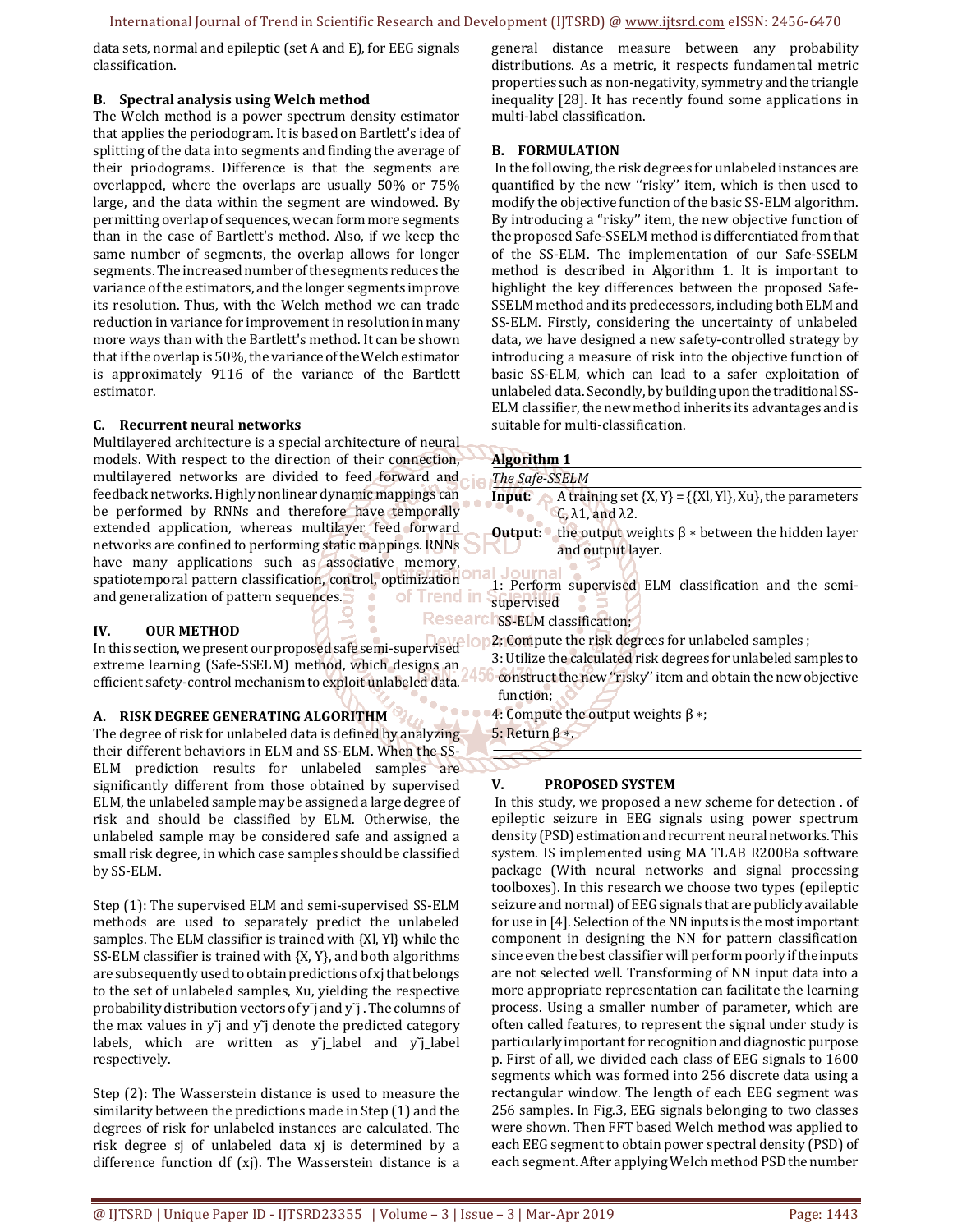### International Journal of Trend in Scientific Research and Development (IJTSRD) @ www.ijtsrd.com eISSN: 2456-6470

of samples in each segment was reduced from 256 samples to 129 samples. High dimension feature vectors Increased computational complexity. To solve this problem, statistics over the time series EEG segments and power levels of PSD



Fig.2: Architecture of Elman recurrent neural networks were used to reduce the dimension of the feature vectors.

To do this the following statistical features were used:

- > Maximum of each EEG time series segment and maximum of power levels of the Welch method.
- $\triangleright$  Minimum of each EEG time series segment and minimum of power levels of the Welch method. Internation
- $\triangleright$  Mean of each EEG time series segment and mean of power levels of the Welch method.
- $\triangleright$  Standard deviation of each EEG time series segment and standard deviation of power levels of the Welch method.

Using the above mentioned statistical features the dimension of each feature vector was reduced to 8 attributes. In this research we proposed recurrent neural networks (RNN) as a classifier for classification of two classes (epileptic seizure and healthy) of EEG signals. The RNN network was implemented with MA TLAB software with neural networks toolbox. 100 time series of 4096 samples for each class of EEG signals (epileptic seizure and normal) were divided into 1600 segments of 256 samples for each class. The training and test data sets of neural networks were formed by 3200 vectors (1600 vectors with 8 attributes for each class).We assigned 1600 vectors (800 vectors from each class) for training set and 1600 vectors (800 vectors from each class) for test set. In order to examine the performance of the RNN, for the same classification problem, the multilayer perceptron neural network (MLPNN) with the Back propagation learning algorithm was used.

#### **VI. EXPERIMENTAL RESULTS**

The performance of the classifier in this scheme was calculated by following measures.

- $\triangleright$  Specificity: number of correct classified healthy segments/ number of total healthy segments.
- $\triangleright$  Sensitivity: number of correct classified epileptic seizure segments/ number of total epileptic seizure segments.



 Classification accuracy: number of correct classified segments/ number of total segments.

**SCIC** The classification performances (specificity, sensitivity, total classification accuracy) on the test datasets were presented in TABLE 1. In TABLE 2 the performance of the proposed method were compared with other algorithms. It shows obviously that the current work has higher accuracy than other methods. As can be seen from results, we conclude that Welch method PSD presents very strong features which well represent EEG signals and by usage of these features a good distinction between classes can be obtained. Also statistical features were used in dimensionality reduction of the extracted feature vectors representing the EEG signals (these statistical features were used as inputs of the classifier). The classification results indicate that RNN has considerable success in classification of EEG signals.

| <b>TADLE I: THE CLASSIFICATION DELIGITION</b> |                    |                |            |  |
|-----------------------------------------------|--------------------|----------------|------------|--|
| $r = r$                                       | $C_{\text{model}}$ | $C$ amaitinity | Classifica |  |

TABLE L. The classification perform

| <b>Classifiers</b> | <b>Specificity</b><br>$(\%)$ | <b>Sensitivity</b><br>(°/°) | <b>Classification</b><br>accuracy (%) |
|--------------------|------------------------------|-----------------------------|---------------------------------------|
| <b>RNN</b>         | 100%                         | 100%                        | 100%                                  |
| <b>MLPNN</b>       | 99.75%                       | 98.12%                      | 98.93%                                |

TABLE 2: Comparison of different methods for EEG classification

| method                                 | <b>Classification accuracy</b> |
|----------------------------------------|--------------------------------|
| A neural network based method [8]      | 97.2%                          |
| Wavelet coefficient and combined NN[2] | 94 83%                         |
| Current work                           | 100%                           |

#### **VII. CONCLUSION**

The aim of this study was to find a new scheme for classification of EEG signals and detection of epileptic seizure with high accuracy using power levels of PSD and neural networks. This study demonstrates that Welch method power spectrum density estimation provides very strong features which well represent EEG signals. The high dimension of feature vectors increases computations. In order to solve this problem, statistical features were obtained from extracted feature vectors and time series EEG segment. The dimension of feature vectors was reduced to 8 attributes. Then for classification of these feature vectors, we used recurrent neural networks (RNN) as a classifier. For